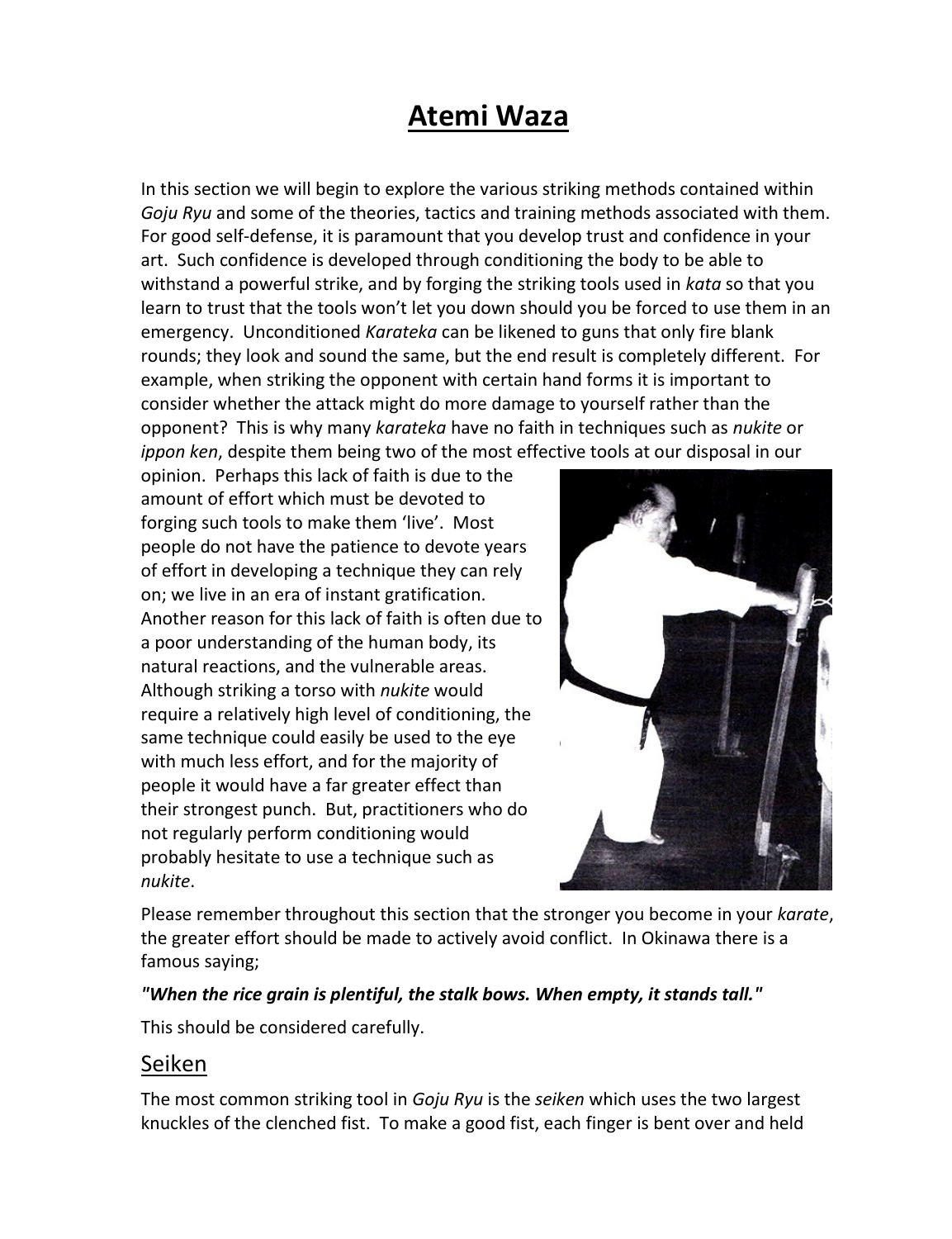tightly into the palm with the thumb pressed against the first two fingers to hold them in place. At the point of impact the little finger and thumb should be squeezed firmly.

As stated earlier, it is vitally important in *Goju Ryu* to condition the striking tool so that should you need to use the technique for real, it would have a positive effect. This means using the *machiwara*. The aim of the *machiwara* is to develop good, strong technique, and through its use you will also forge a positive spirit. Training on the *machiwara* should not be about developing large callouses. It was written in a popular UK magazine over 20 years ago by a 'famous' writer that Miyagi Chojun *sensei* couldn't



have made much use of the *machiwara* because in photographs he is never seen with calloused knuckles. Miyazato *sensei* was shown this article and told what it said, and he replied that he thought the author was an idiot, saying that he had personally witnessed his *sensei* striking the various *machiwara* at his home garden *dojo* every day<sup>13</sup>. From what we know of Miyagi *sensei* today it is clear that he was a man of high moral principles. It has been said many times that Miyagi *sensei* was against lowering his art to the level of a street performer, being personally against demonstrations of *tameshiwari* (breaking) or the breaking of objects over the body during *sanchin*. He was also very careful to remind his students not to broadcast the fact that they were studying *karate* as he felt this might prompt unwanted attention and lead to problems. It would not be a large stretch of the imagination to think that he may also have been against openly

sporting the large grotesque deformities so proudly boasted by some practitioners both then, and now; viewing them as crude or even offensive? Kyan Chotoku, a contemporary of Miyagi sensei and member of the Okinawan aristocracy apparently held similar views. According to Mr Sunabe Shozen, Kyan said *"blackened knuckles were undesirable, particularly for members of the Okinawan samurai class"<sup>14</sup>* .It is possible to train daily and seriously on the *machiwara* without ever developing large

 $\overline{a}$ 

<sup>&</sup>lt;sup>13</sup> private conversation with R Barrett, Naha, 1986

<sup>&</sup>lt;sup>14</sup> Karate for Milk, Classical Fighting Arts, Vol 2 No.23, Goodin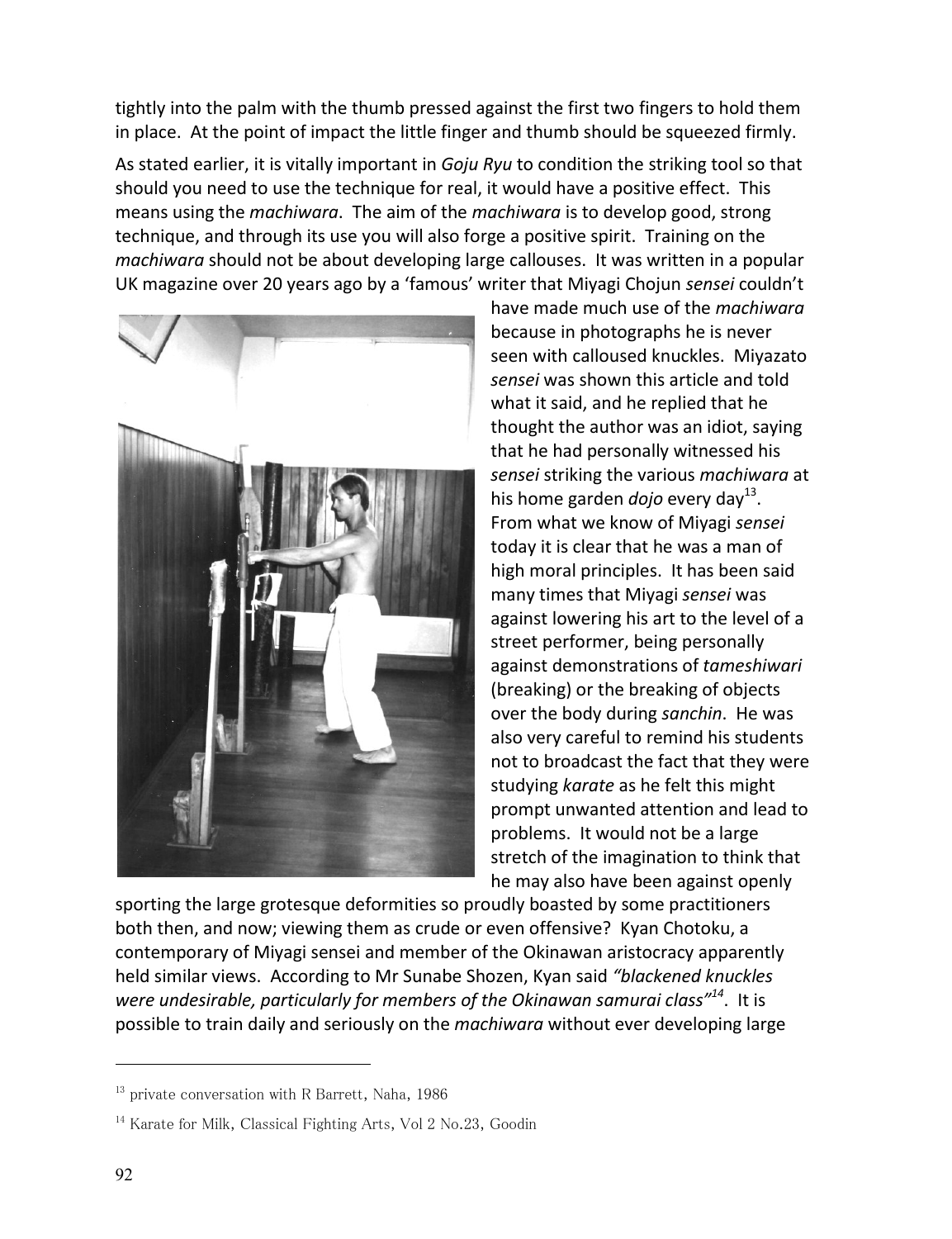callouses, but it is often the case that such deformities are seen as status symbols, badges of honor used to stoke the ego, or advertisements for popular associations. It seems like a case of 'form over function'.

There are now many different types of *machiwara* available, from the traditional post set into the ground, to wall mounted and modern *machiwara*. In our opinion, the classical *machiwara* is by far the most effective, and in most cases, the least expensive option. Wall mounted *machiwara* have very little give and can lead easily to injuries, particularly for less experienced practitioners. The padding used to cover the striking area can consist either of the traditional rope bound straw or the modern leather pad



produced by Shureido. Straw *machiwara* are much less forgiving on the knuckles as they are very abrasive and will punish any strikes which are mistimed or slightly off target. Despite this, the straw pad will toughen up the skin of the knuckles very quickly, leading eventually to less chance of cutting and having to take time away from practice in order to heal the wounds. This type of target builds up callous more easily than the leather variety and so should be approached carefully if you wish to avoid their appearance; an important consideration for females or people in certain careers where such things might be viewed negatively. The modern leather pads from Shureido are hard wearing and will last for many years of regular practice. The thickness of the pad and the feel of the leather is said to replicate the thin layer of skin covering the bones of the face, so becoming comfortable with striking hard on this type of target will quickly lead to increased confidence in your ability to deliver an effective blow to an opponent without fear of injuring yourself. In summer months, the surface area of this kind of pad becomes quite sticky and can lead

to the skin pealing from the knuckles. Various types of oil can be used on the hands to ensure they retain their moisture in order to avoid this. We have also found that regular practice on this type of target does not develop such obvious callouses and is more appropriate for social and professional life. The height of the target should be particular to your own body, with the middle of the pad being in line with the *ganka* point (depression in between the ribs just below the nipple) where the punches are aimed during *Sanchin*. The *machiwara* would traditionally be set so as to lean slightly toward the person striking, meaning that the impact would only be upon the two striking knuckles rather than the middle knuckles which is a common problem in